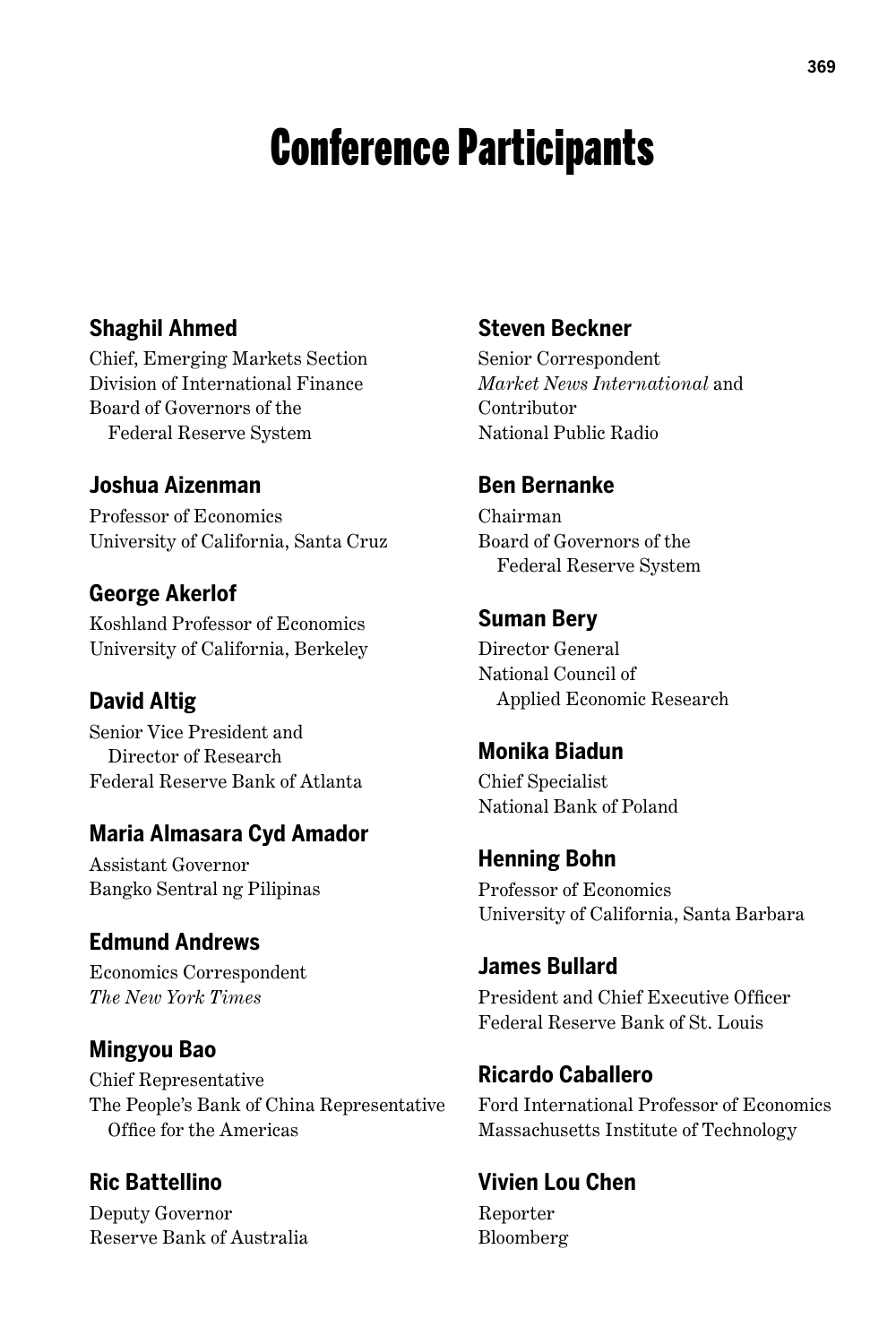**Andrew Crockett** President JPMorgan Chase International

**Teresa Curran** Group Vice President Federal Reserve Bank of San Francisco

**Yen-dar Den** Assistant Director General Central Bank, Taiwan

## **Luca Di Leo**

Special Writer Dow Jones

## **Michael Dooley**

Professor of Economics University of California, Santa Cruz

## **Barry Eichengreen**

George C. Pardee and Helen N. Pardee Professor of Economics and Political Science University of California, Berkeley

## **Robert Feldman**

Chief Economist and Co-Director of Japan Research Morgan Stanley Japan Securities Co., Ltd.

## **Mark Felsenthal**

Correspondent Reuters

## **John Fernald**

Vice President Federal Reserve Bank of San Francisco

## **Andrew Filardo**

Head of Economics for Asia and the Pacific Bank for International Settlements

**Marcel Fratzscher** Head of International Policy Analysis European Central Bank

## **Jacob Frenkel**

Chairman and Chief Executive Officer Group of Thirty (G30)

**Fred Furlong** Group Vice President Federal Reserve Bank of San Francisco

## **Reuven Glick**

Group Vice President Federal Reserve Bank of San Francisco

## **Morris Goldstein**

Dennis Weatherstone Senior Fellow Peterson Institute for International Economics

## **David Hale**

Chairman David Hale Global Economics

## **Galina Hale**

Senior Economist Federal Reserve Bank of San Francisco

## **Lyric Hughes Hale**

President David Hale Global Economics

#### **Jan Hatzius** Chief U.S. Economist

Goldman Sachs & Co.

## **Dong He**

Executive Director, Research Hong Kong Monetary Authority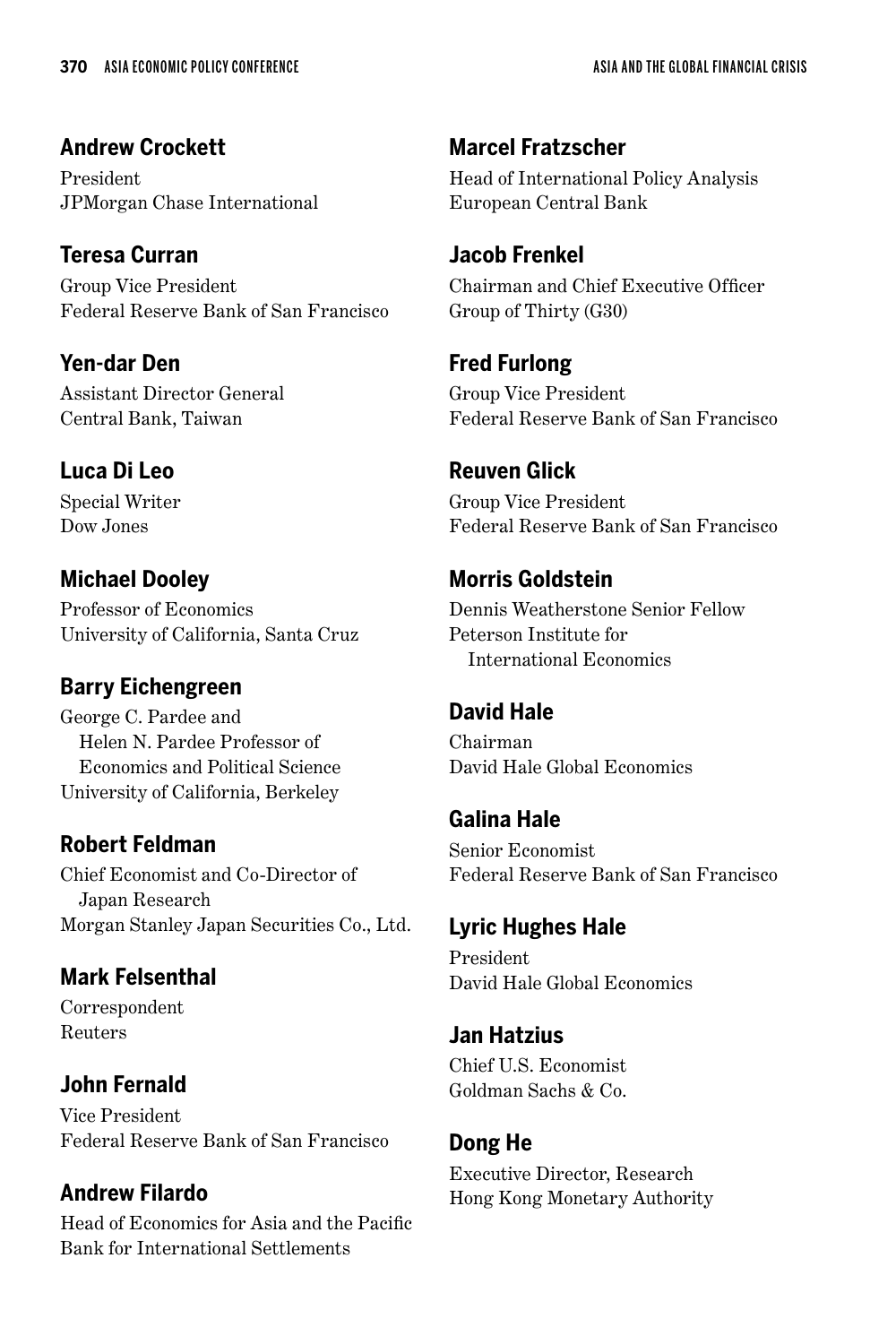**Heng Swee Keat** Managing Director Monetary Authority of Singapore

#### **Jon Hilsenrath**

Chief Economics Correspondent *The Wall Street Journal*

#### **Joy Hoffmann**

Group Vice President and Public Information Officer Federal Reserve Bank of San Francisco

## **Peter Hooper**

Chief Economist Deutsche Bank Securities Inc.

#### **Takeo Hoshi**

Professor, International Relations/ Pacific Studies University of California, San Diego

## **Takatoshi Ito**

Professor, Graduate School of Economics University of Tokyo

#### **John Judd**

Advisor to the President Federal Reserve Bank of San Francisco

## **Anil Kashyap**

Edward Eagle Brown Professor of Economics and Finance University of Chicago Booth School of Business

#### **Yoshiaki Kawamata**

Senior Managing Executive Officer Bank of Tokyo-Mitsubishi UFJ Ltd

## **Kyungsoo Kim**

Deputy Governor Bank of Korea

#### **Stephan Kohns**

Head of the Office for Interdivisional Tasks and Speeches Deutsche Bundesbank

#### **Anne Krueger**

Professor of International Economics Paul H. Nitze School of Advanced International Studies Johns Hopkins University

#### **Steve Liesman**

Senior Economics Reporter CNBC

## **John Lipsky**

First Deputy Managing Director International Monetary Fund

#### **Laura Mandaro**

Assistant Markets Editor MarketWatch

#### **Frederic Mishkin**

Alfred Lerner Professor of Banking and Financial Institutions Columbia Business School

#### **Rakesh Mohan**

Distinguished Consulting Professor, Stanford Center for International Development Stanford University

#### **Michael Mussa**

Senior Fellow Peterson Institute for International Economics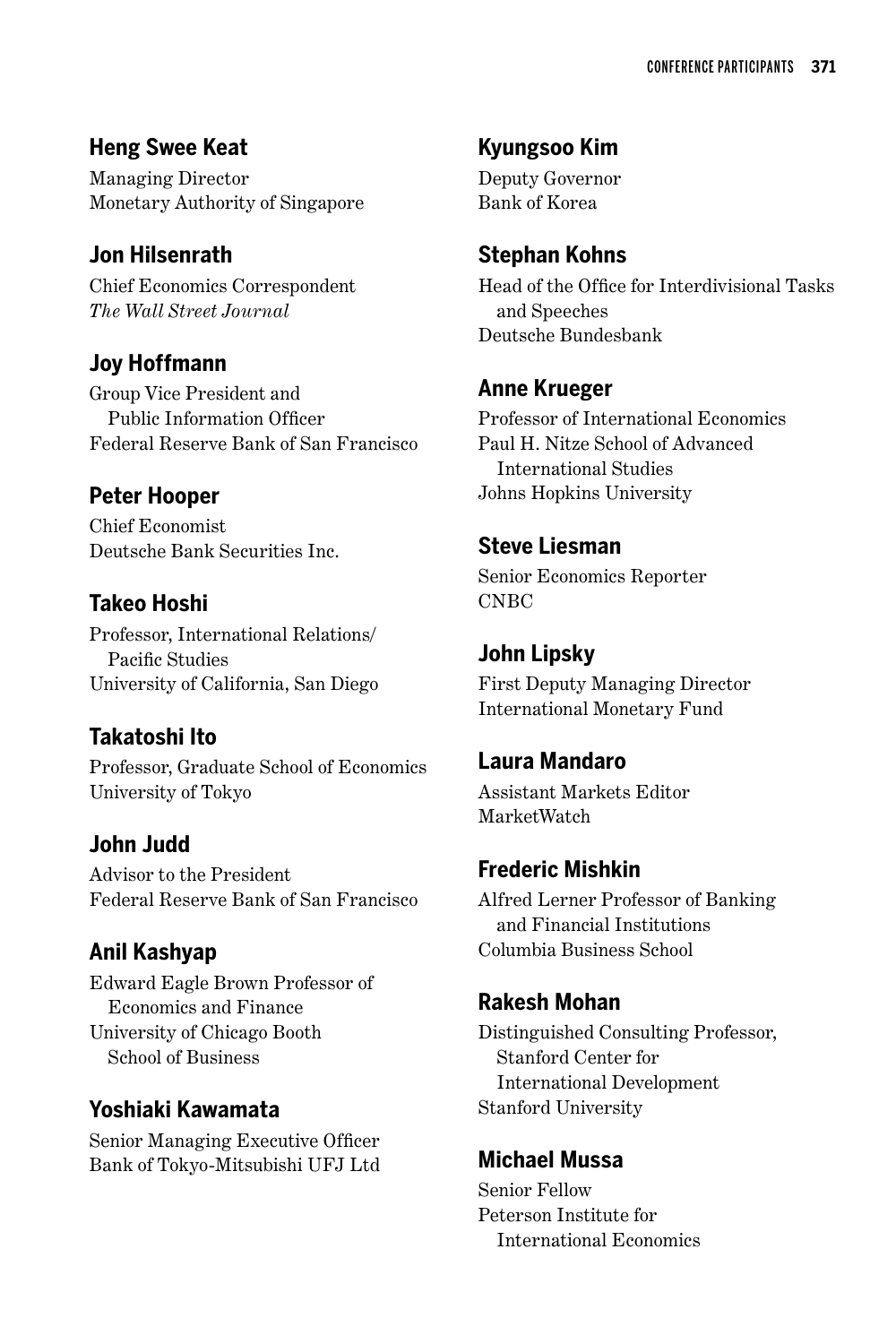## **Nami Numoto**

Deputy General Manager Bank of Japan

## **Maurice Obstfeld**

Class of 1958 Professor of Economics University of California, Berkeley

## **Masahiko Oshima**

General Manager Sumitomo Mitsui Banking Corporation

## **Paolo Pesenti**

Vice President Federal Reserve Bank of New York

## **Mateusz Pipien**

Director Economic Institute of the National Bank of Poland

## **Charles Plosser**

President and Chief Executive Officer Federal Reserve Bank of Philadelphia

## **Trevor Reeve**

Deputy Associate Director, Division of International Finance Board of Governors of the Federal Reserve System

## **Erwin Riyanto**

Director of Banking Supervision Bank Indonesia

## **Gary Rogers**

Chairman Levi Strauss & Co. and Chairman of the Board of Directors Federal Reserve Bank of San Francisco

## **Glenn Rudebusch**

Senior Vice President and Associate Director of Research Federal Reserve Bank of San Francisco

## **Takafumi Sato**

Former Commissioner Financial Services Agency Government of Japan

## **Jean-Luc Schneider**

Deputy Director, Policy Studies Branch of Economics Department Organisation for Economic Co-Operation and Development

## **Nathan Sheets**

Director, Division of International Finance Board of Governors of the Federal Reserve System

## **Andrew Sheng**

Chief Adviser China Banking Regulatory Commission

## **Christopher Sigur**

Senior Project Analyst Federal Reserve Bank of San Francisco

#### **David Skidmore**

Assistant to the Board Board of Governors of the Federal Reserve System

## **Slawomir Skrzypek**

President National Bank of Poland

## **Mark M. Spiegel**

Vice President Federal Reserve Bank of San Francisco